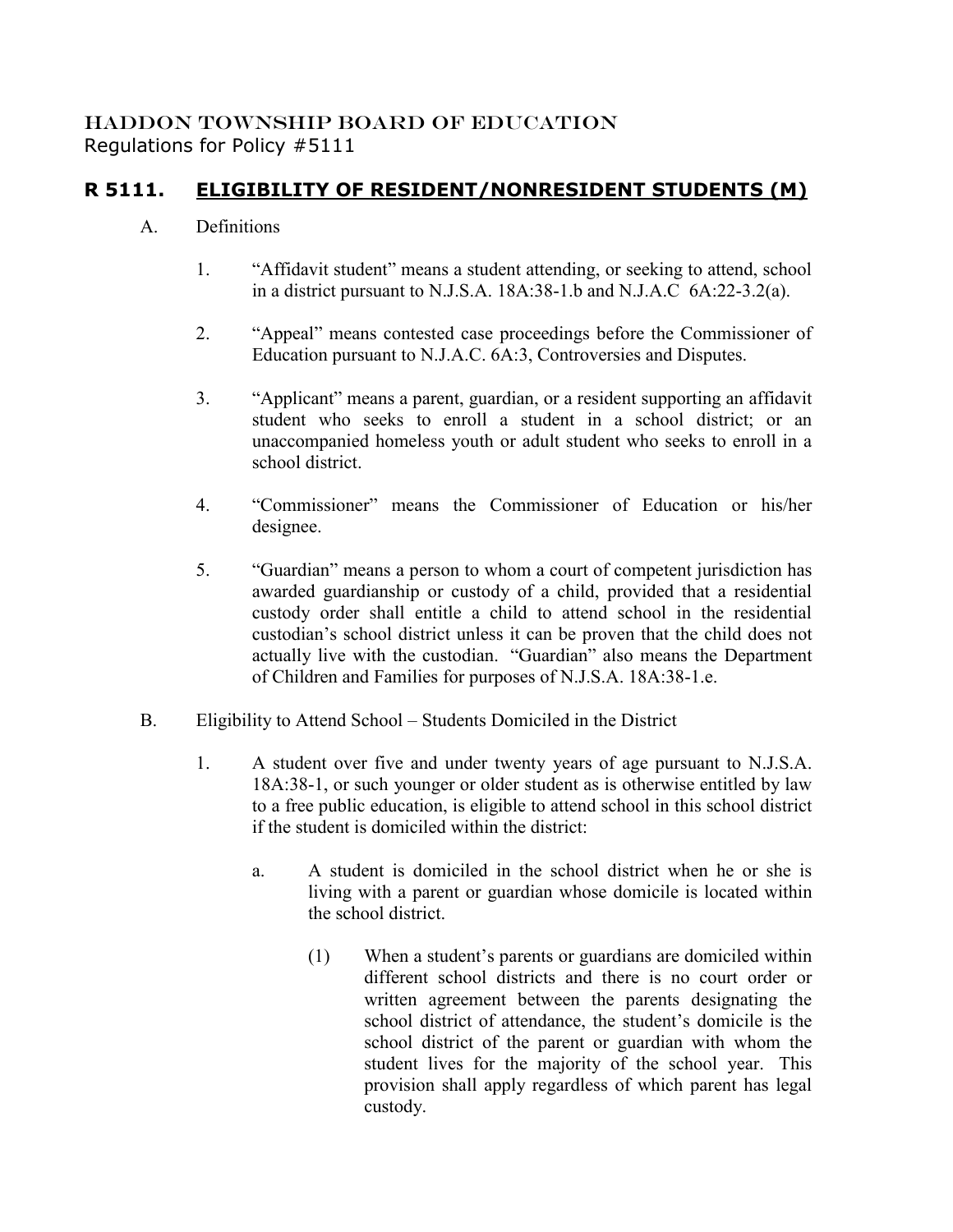- (2) When a student's physical custody is shared on an equaltime, alternating week/month or other similar basis so the student is not living with one parent or guardian for a majority of the school year and there is no court order or written agreement between the parents designating the school district of attendance, the student's domicile is the present domicile of the parent or guardian with whom the student resided on the last school day prior to October 16 preceding the application date.
	- (a) When a student resided with both parents or guardians, or with neither parent or guardian, on the last school day prior to the preceding October 16, the student's domicile is the domicile of the parent or guardian with whom the parents or guardians indicate the student will be residing on the last school day prior to the ensuing October 16. When the parents or guardians do not designate or cannot agree upon the student's likely residence as of that date, or if on that date the student is not residing with the parent or guardian previously indicated, the student shall attend school in the school district of domicile of the parent or guardian with whom the student actually lives as of the last school day prior to October 16.
	- (b) When the domicile of the student with disabilities as defined in N.J.A.C. 6A:14 cannot be determined pursuant to N.J.A.C. 6A:22-3.1, nothing shall preclude an equitable determination of shared responsibility for the cost of such student's out-ofdistrict placement.
- (3) When a student is living with a person other than a parent or guardian, nothing in N.J.A.C. 6A:22-3.1 is intended to limit the student's right to attend school in the parent or guardian's school district of domicile pursuant to the provisions of N.J.A.C. 6A:22.
- (4) No school district shall be required to provide transportation for a student residing outside the school district for all or part of the school year unless transportation is based upon the home of the parent or guardian domiciled within the school district or otherwise required by law.
- b. A student is domiciled in the school district when he or she has reached the age of eighteen or is emancipated from the care and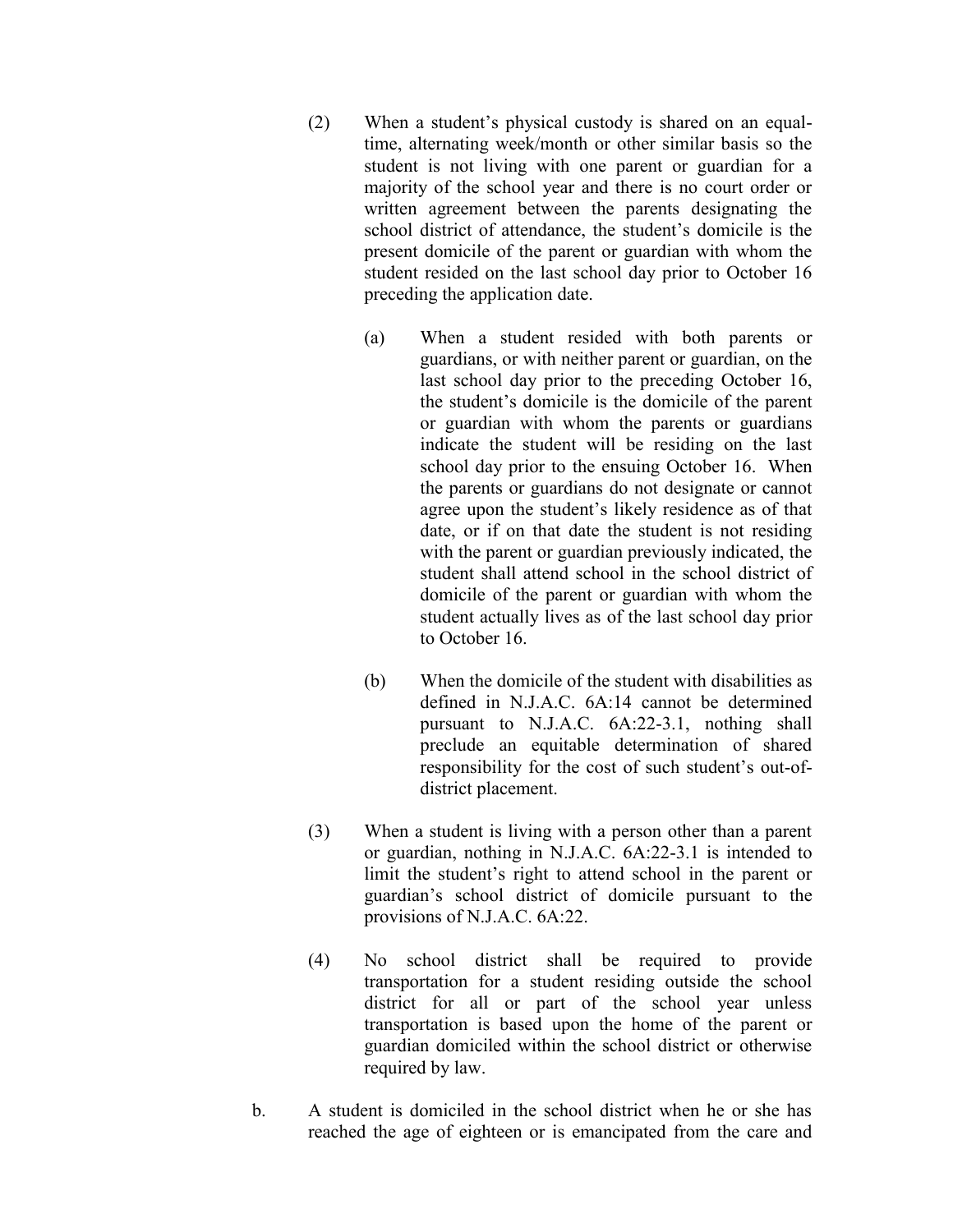custody of a parent or guardian and has established a domicile within the school district.

- c. A student is domiciled in the school district when the student has come from outside the State and is living with a person domiciled in the school district who will be applying for guardianship of the student upon expiration of the six-month "waiting period" of State residency required pursuant to N.J.S.A. 2A:34-54 ("home state" definition) and 2A:34-65.a(1). However, a student may later be subject to removal proceedings if application for guardianship is not made within a reasonable period of time following expiration of the mandatory waiting period or if guardianship is applied for and denied.
- d. A student is domiciled in the school district when his or her parent or guardian resides within the school district on an all-year-round basis for one year or more, notwithstanding the existence of a domicile elsewhere.
- e. A student is domiciled in the school district if the Department of Children and Families is acting as the student's guardian and has placed the student in the school district.
- 2. When a student's dwelling is located within two or more school districts, or bears a mailing address that does not reflect the dwelling's physical location within a municipality, the school district of domicile for school attendance purposes shall be the municipality to which the majority of the dwelling's property tax is paid, or to which the majority of the dwelling's or unit's property tax is paid.
	- a. When property tax is paid in equal amounts to two or more municipalities, and there is no established assignment for students residing in the affected dwellings, the school district of domicile for school attendance purposes shall be determined through assessment of individual proofs as provided pursuant to N.J.A.C. 6A:22-3.4.
	- b. This provision shall not preclude the attendance of currently enrolled students who were permitted to attend the school district prior to December 17, 2001.
	- c. When a student's parent or guardian elects to exercise such entitlement, nothing in N.J.A.C. 6A:22-3.1 shall exclude a student's right to attend the school district of domicile although the student is qualified to attend a different school district pursuant to N.J.S.A. 18A:38-1.b or the temporary residency (less than one year) provision of N.J.S.A. 18A:38-1.d.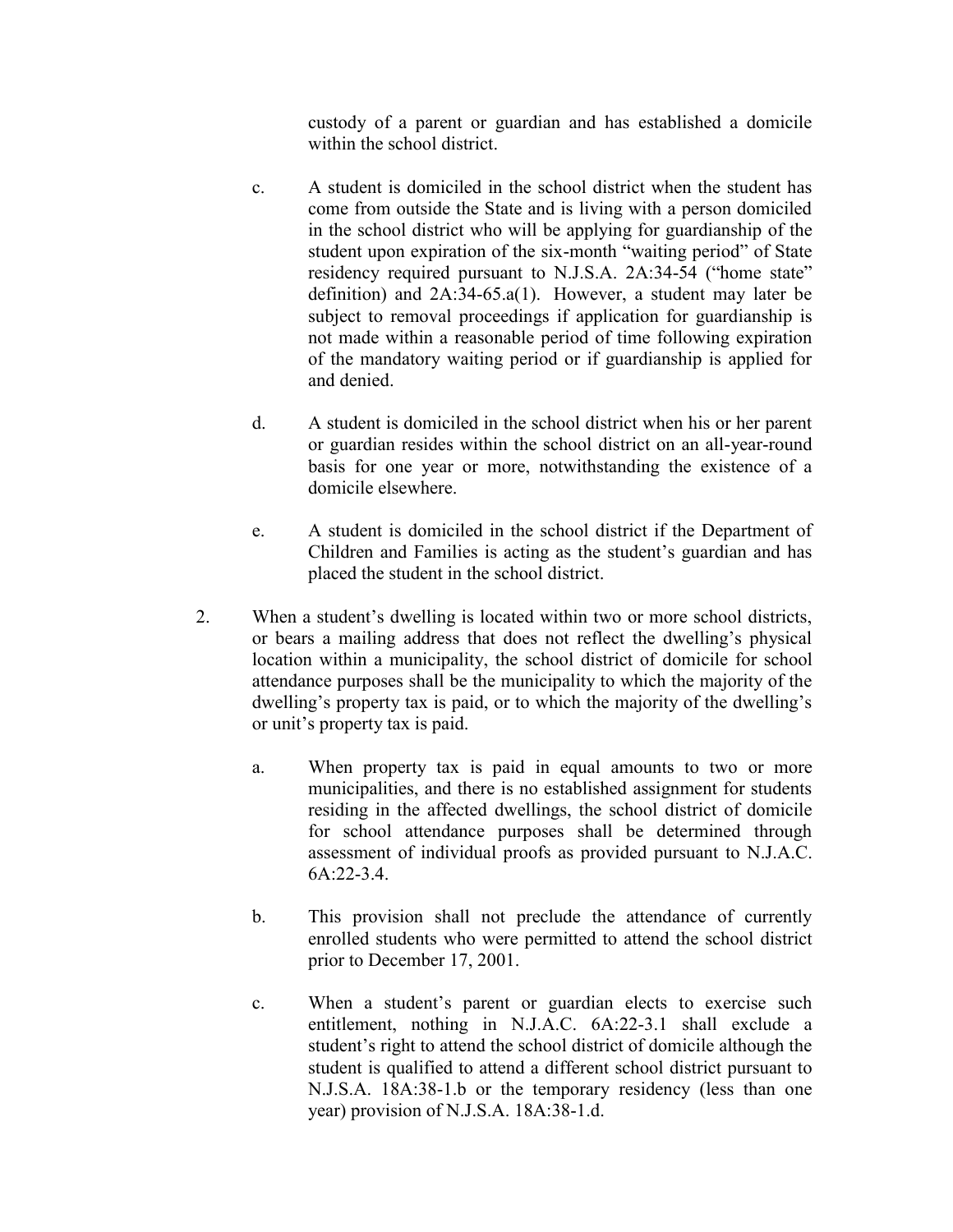- 3. Notwithstanding the provisions of N.J.S.A. 18A:38-1 or any other section of law to the contrary, a child who is domiciled within the school district and resides with a parent or guardian who is a member of the New Jersey National Guard or a member of the reserve component of the armed forces of the United States who is ordered into active military service in any of the armed forces of the United States in a time of war or national emergency, shall be permitted to remain enrolled in the school district in which the child is domiciled at the time of the parent or guardian being ordered into active military service, regardless of where the child resides during the period of active duty. The school district shall not be responsible for providing transportation for the child if the child lives outside of the district. Following the return of the child's parent or guardian from active military service, the child's eligibility to remain enrolled in the school district pursuant to N.J.S.A. 18A:38-3.1 shall cease at the end of the current school year unless the child is domiciled in the school district.
- C. Eligibility to Attend School Other Students Eligible to Attend School
	- 1. A student over five and under twenty years of age pursuant to N.J.S.A. 18A:38-1, or such younger or older student as is otherwise entitled by law to a free public education, is eligible to attend school in this school district pursuant to N.J.S.A. 18A:38-1.b if that student is kept in the home of a person other than the student's parent or guardian, and the person is domiciled in the school district and is supporting the student without remuneration as if the student were his or her own child.
		- a. A student is not eligible to attend this school district pursuant to this provision unless:
			- (1) The student's parent or guardian has filed, together with documentation to support its validity, a sworn statement that he or she is not capable of supporting or providing care for the student due to family or economic hardship and that the student is not residing with the other person solely for the purpose of receiving a free public education; and
			- (2) The person keeping the student has filed, if so required by the Board of Education:
				- (a) A sworn statement that he or she is domiciled within the school district, is supporting the child without remuneration and intends to do so for a longer time than the school term, and will assume all personal obligations for the student pertaining to school requirements; and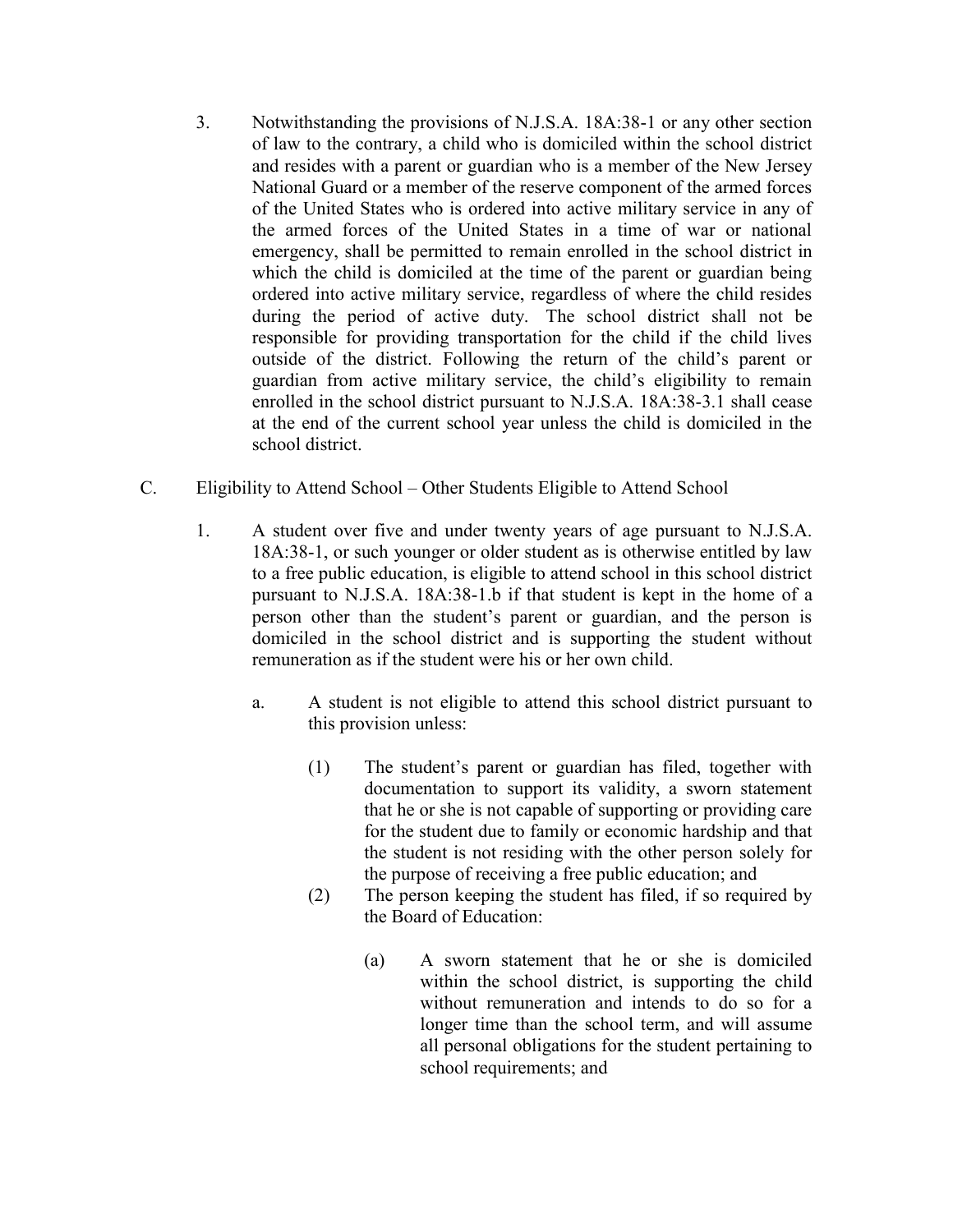- (b) A copy of his or her lease if a tenant, a sworn landlord's statement if residing as a tenant without a written lease, or a mortgage or tax bill if an owner.
- b. A student shall not be deemed ineligible under this provision because required sworn statement(s) cannot be obtained when evidence is presented that the underlying requirements of the law are being met, notwithstanding the inability of the resident or student to obtain the sworn statement(s).
- c. A student shall not be deemed ineligible under this provision when evidence is presented that the student has no home or possibility of school attendance other than with a school district resident who is not the student's parent or guardian, but is acting as the sole caretaker and supporter of the student.
- d. A student shall not be deemed ineligible under this provision solely because a parent or guardian gives occasional gifts or makes limited contributions, financial or otherwise, toward the student's welfare provided the resident keeping the student receives from the parent or guardian no payment or other remuneration for regular maintenance of the student.
- e. Pursuant to N.J.S.A. 18A:38-1.c, any person who fraudulently allows a child of another person to use his or her residence and is not the primary financial supporter of that child and any person who fraudulently claims to have given up custody of his or her child to a person in another school district commits a disorderly persons offense.
- 2. A student over five and under twenty years of age pursuant to N.J.S.A. 18A:38-1, or such younger or older student as is otherwise entitled by law to a free public education, is eligible to attend school in this school district pursuant to N.J.S.A.18A:38-1.b if the student is kept in the home of a person domiciled in the school district, who is not the parent or guardian and the parent or guardian is a member of the New Jersey National Guard or the reserve component of the United States armed forces and has been ordered into active military service in the United States armed forces in time of war or national emergency.
	- a. Eligibility under this provision shall cease at the end of the school year during which the parent or guardian returns from active military duty.
- 3. A student over five and under twenty years of age pursuant to N.J.S.A. 18A:38-1, or such younger or older student as is otherwise entitled by law to a free public education, is eligible to attend school in this school district pursuant to N.J.S.A.18A:38-1.d if the student's parent or guardian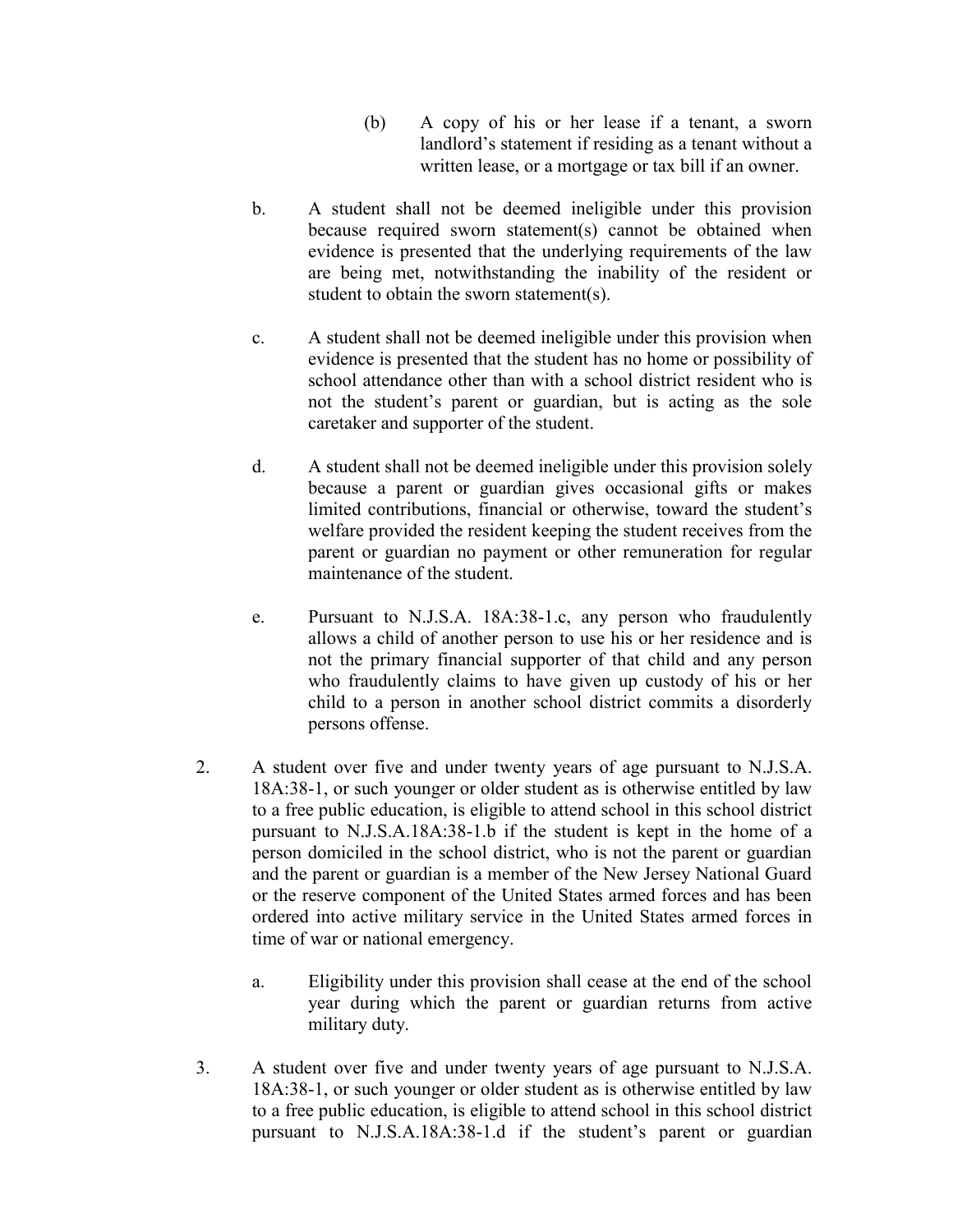temporarily resides within the school district and elects to have the student attend the school district of temporary residence, notwithstanding the existence of a domicile elsewhere.

- a. When required by the Board of Education, the parent or guardian shall demonstrate the temporary residence is not solely for purposes of the student attending the school district of temporary residence;
- b. When one of a student's parents or guardians temporarily resides in a school district while the other is domiciled or temporarily resides elsewhere, eligibility to attend school shall be determined in accordance with N.J.A.C. 6A:22-3.1(a)1i. However, no student shall be eligible to attend school based upon a parent or guardian's temporary residence in a school district unless the parent or guardian demonstrates, if required by the Board of Education, the temporary residence is not solely for purposes of a student's attending the school district.
- 4. A student over five and under twenty years of age pursuant to N.J.S.A. 18A:38-1, or such younger or older student as is otherwise entitled by law to a free public education, is eligible to attend school in this school district pursuant to N.J.S.A. 18A:38-1.f if the student's parent or guardian moves to another school district as the result of being homeless, subject to the provisions of N.J.A.C. 6A:17-2, Education of Homeless Children.
- 5. A student over five and under twenty years of age pursuant to N.J.S.A. 18A:38-1, or such younger or older student as is otherwise entitled by law to a free public education, is eligible to attend school in this school district pursuant to N.J.S.A. 18A:38-2 if the student is placed by court order or by a society, agency, or institution in the home of a school district resident pursuant to N.J.S.A. 18A:38-2. As used in this section, "court order" shall not encompass orders of residential custody under which claims of entitlement to attend a school district are governed by provisions of N.J.S.A. 18A:38-1 and the applicable standards set forth in N.J.A.C. 6A:22.
- 6. A student over five and under twenty years of age pursuant to N.J.S.A. 18A:38-1, or such younger or older student as is otherwise entitled by law to a free public education, is eligible to attend school in this school district pursuant to N.J.S.A.18A:38-3.b if the student previously resided in the school district and if the parent or guardian is a member of the New Jersey National Guard or the United States reserves and has been ordered to active service in time of war or national emergency, resulting in the relocation of the student out of the school district. A school district admitting a student pursuant to N.J.S.A. 18A:38-3.b shall not be obligated for transportation costs.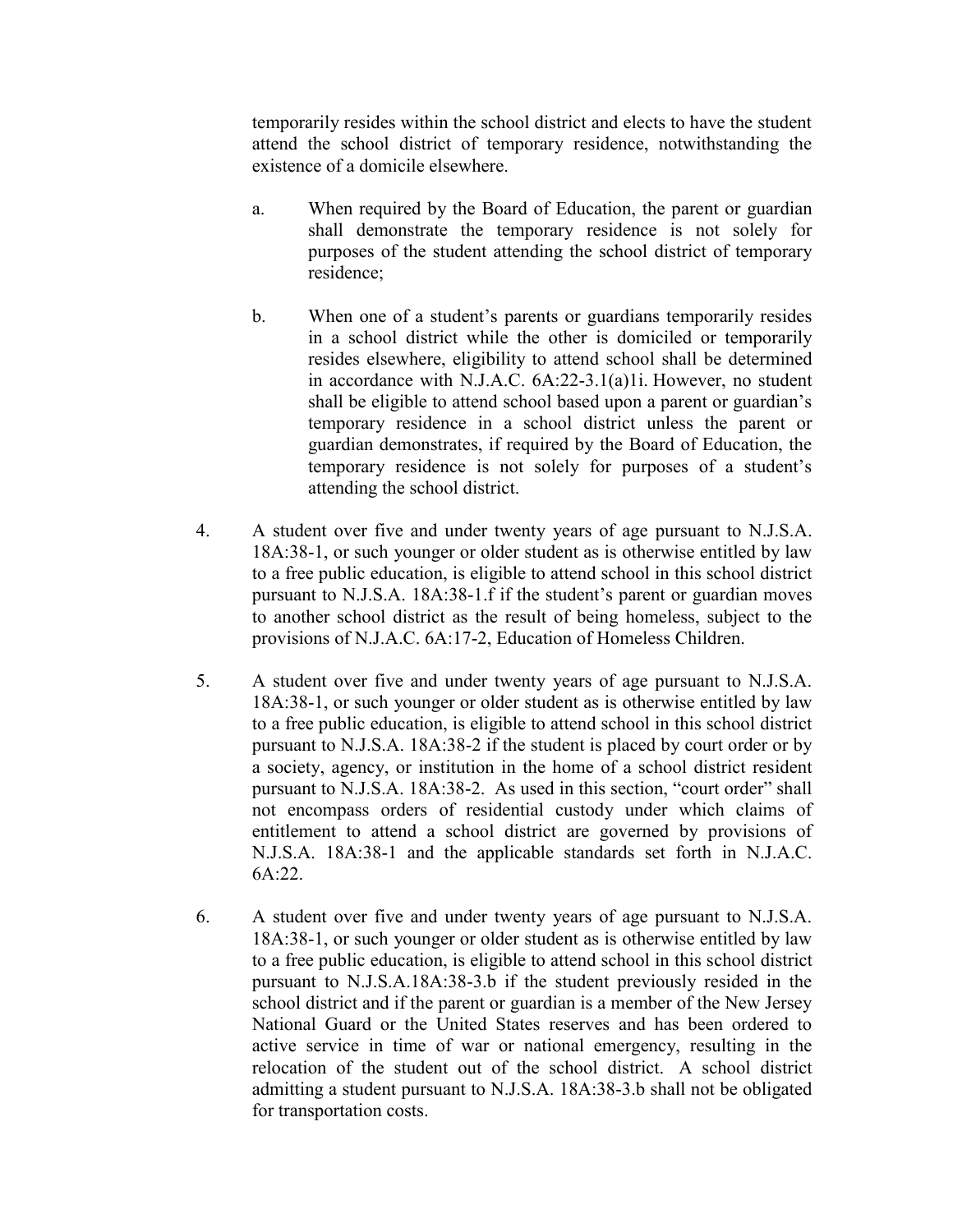- 7. A student over five and under twenty years of age pursuant to N.J.S.A. 18A:38-1, or such younger or older student as is otherwise entitled by law to a free public education, is eligible to attend the school district pursuant to N.J.S.A. 18A:38-7.7 et seq. if the student resides on Federal property within the State.
- 8. In accordance with N.J.S.A. 18A:38-1.1, a student who is not considered homeless under N.J.S.A. 18A:7B-12 and who moves to a new school district during the academic year as a result of a family crisis shall be permitted to remain enrolled in the original school district of residence for the remainder of the school year without the payment of tuition. A student attending an academic program during the summer, who is otherwise eligible except for the timing of the move, shall be permitted to remain in the school district for the remainder of the summer program if it is considered an extension of the preceding academic year.
	- a. For purposes of N.J.A.C. 6A:22-3.2(h) and Policy and Regulation 5111, "family crisis" shall include, but not be limited to:
		- (1) An instance of abuse such as domestic violence or sexual abuse;
		- (2) A disruption to the family unit caused by death of a parent or guardian; or
		- (3) An unplanned displacement from the original residence such as fire, flood, hurricane, or other circumstances that render the residence uninhabitable.
	- b. Upon notification of the move by the parent or guardian, the original school district of residence shall allow the student to continue attendance and shall provide transportation services to and from the student's new domicile in accordance with N.J.S.A. 18A:39-1. The original school district of residence may request from the parent or guardian and may review supporting documentation about the reason(s) for the move; however, any such review shall not interrupt the student's continued enrollment in the school district and in the current school of attendance with the provision of transportation.
		- (1) Examples of documentation include, but are not limited to, newspaper articles, insurance claims, police or fire reports, notes from health professionals, custody agreements, or any other legal document.
	- c. If the parent or guardian or the relevant documentation indicates the child is homeless pursuant to N.J.S.A. 18A:7B-12, the school district liaison shall assume the coordination of enrollment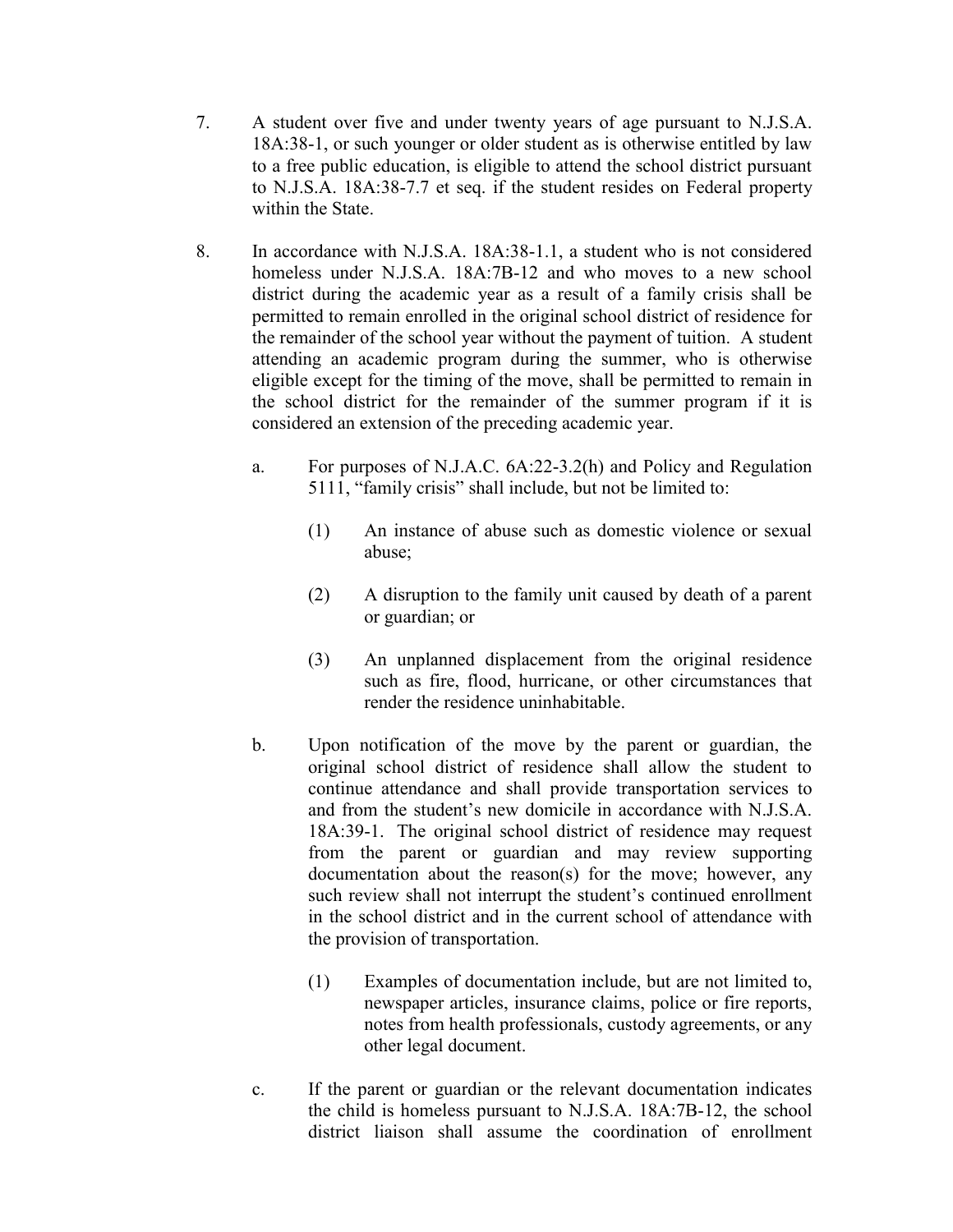procedures pursuant to N.J.A.C. 6A:17-2.5 and the student shall not be eligible for enrollment under N.J.S.A. 18A:38-1.1.

- d. If the original school district of residence determines the situation does not meet the family crisis criteria outlined in 8.a. above, the Superintendent or designee shall notify the parent or guardian in writing. The notification shall inform the parent or guardian of his or her right to appeal the decision within twenty-one calendar days of his or her receipt of the notification, and shall state that if such appeal is denied, he or she may be assessed the costs for transportation provided to the new residence during the period of ineligible attendance. It shall also state whether the parent or guardian is required to withdraw the student by the end of the twenty-one day appeal period in the absence of an appeal.
	- (1) The parent or guardian may appeal by submitting the request in writing with supporting documentation to the Executive County Superintendent of the county in which the original school district of residence is situated.
	- (2) Within thirty calendar days of receiving the request and documentation, the Executive County Superintendent shall issue a determination whether the situation meets the family crisis criteria set forth at 8.a. above. The original school district of residence shall continue to enroll the student and provide transportation to the current school of attendance in accordance with N.J.S.A. 18A:39-1 until the determination is issued.
	- (3) If the Executive County Superintendent determines the situation does not constitute a family crisis, the school district may submit to the Executive County Superintendent for approval the cost of transportation to the ineligible student's new domicile. The Executive County Superintendent shall certify the transportation costs to be assessed to the parent or guardian for the period of ineligible attendance.
- e. When the original school district of residence determines the situation constitutes a family crisis pursuant to N.J.S.A. 18A:38- 1.1, the Superintendent or designee shall immediately notify the parent or guardian in writing.
	- (1) When the original school district of residence anticipates the need to apply for reimbursement of transportation costs, it shall send to the Executive County Superintendent a request and documentation of the family crisis for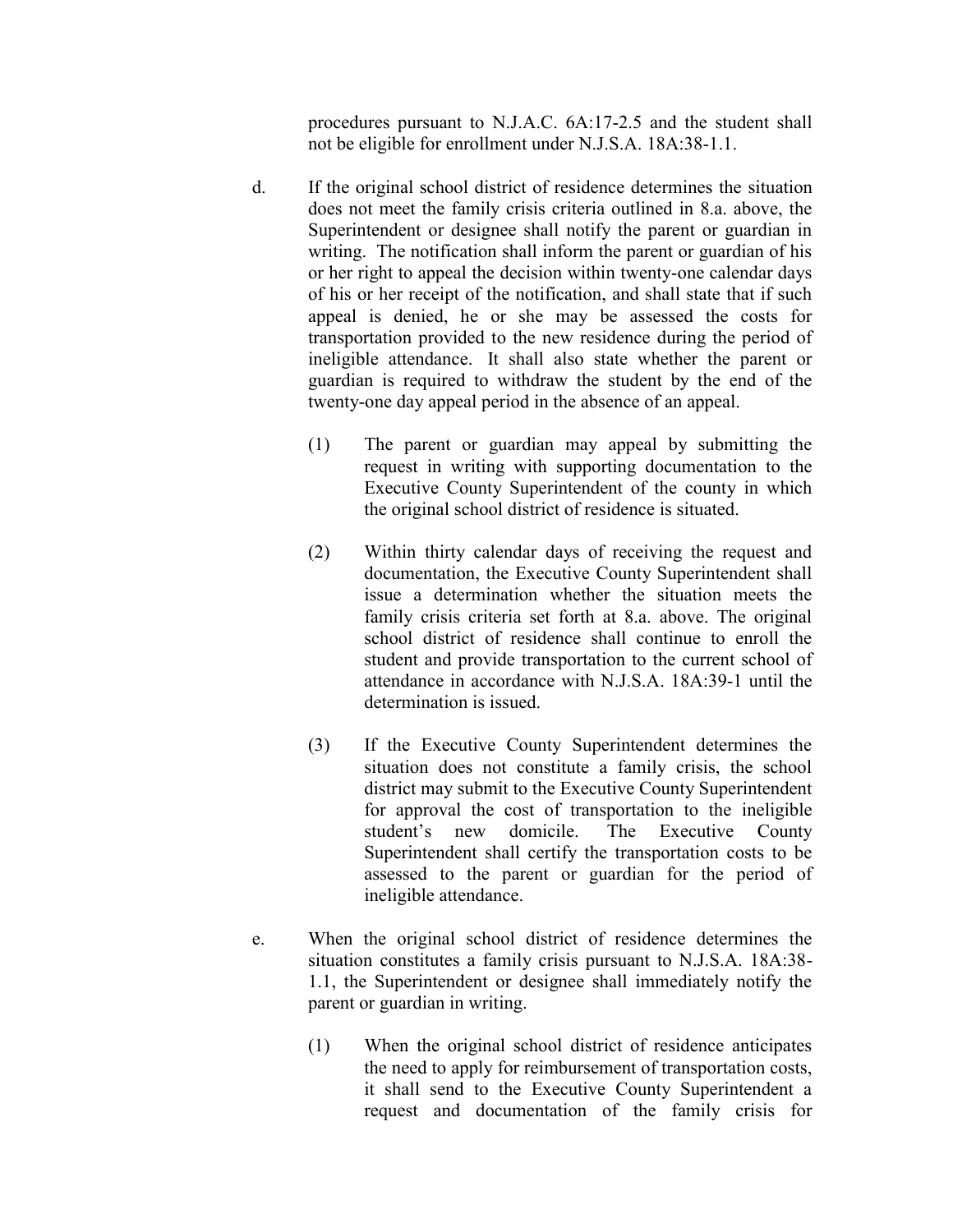confirmation the situation meets the criteria set forth at 8.a. above.

- (2) Within thirty days of receiving the school district's request and documentation, the Executive County Superintendent shall issue a determination of whether the situation meets the criteria for a family crisis. The original school district of residence shall continue to enroll the student and provide transportation to the current school of attendance in accordance with N.J.S.A. 18A:39-1 until the determination is issued, and shall not be reimbursed for additional transportation costs unless the Executive County Superintendent determines the situation is a family crisis or as directed by the Commissioner upon appeal.
- f. In providing transportation to students under N.J.S.A. 18A:38-1.1, the Board shall use the most efficient and cost-effective means available and in conformance with all laws governing student transportation.
- g. At the conclusion of the fiscal year in which the Executive County Superintendent has determined the situation constitutes a family crisis, the original school district of residence may apply to the Executive County Superintendent for a reimbursement of eligible costs for transportation services.
	- (1) Eligible costs shall include transportation for students who are required to be transported pursuant to N.J.S.A. 18A:39- 1.
	- (2) The school district shall provide documentation of the transportation costs for the eligible student(s) to the Executive County Superintendent who shall review and forward the information to the Department's Office of School Facilities and Finance for reimbursement payment(s) to the school district.
	- (3) Payment to the school district shall be made in the subsequent fiscal year and shall equal the approved cost less the amount of transportation aid received for the student(s).
- h. Nothing in N.J.A.C. 6A:22-3.2 shall prevent the Board of Education from allowing a student to enroll without the payment of tuition pursuant to N.J.S.A. 18A:38-3.a.
- i. Nothing in N.J.A.C. 6A:22-3.2 shall prevent a parent or school district from appealing the Executive County Superintendent's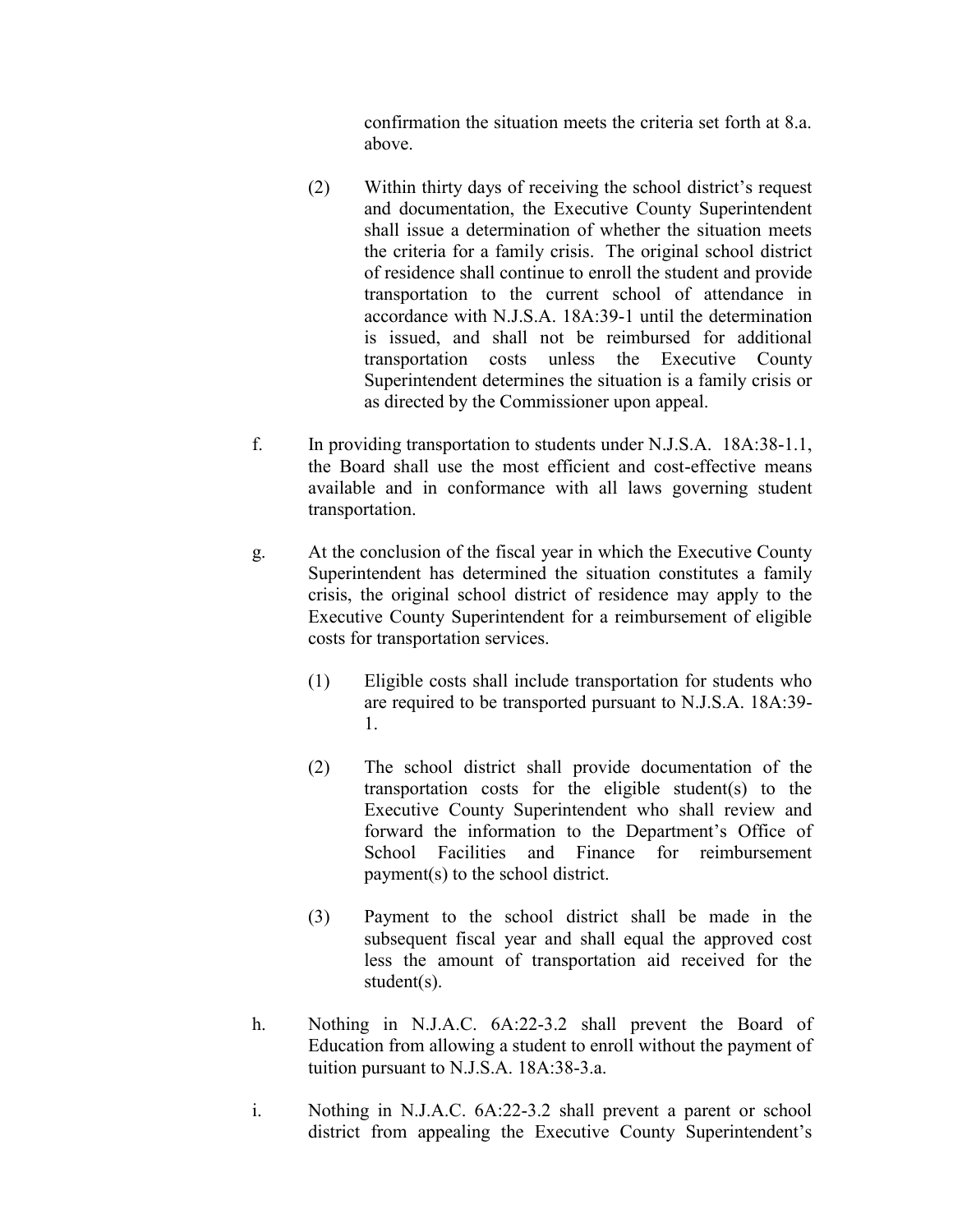decision(s) to the Commissioner in accordance with N.J.A.C. 6A:3-1.3. If the Commissioner of Education determines the situation is not a family crisis, his or her decision shall state which of the following shall pay the transportation costs incurred during the appeal process: the State, school district, or parent.

- D. Housing and Immigration Status
	- 1. A student's eligibility to attend school shall not be affected by the physical condition of an applicant's housing or his or her compliance with local housing ordinances or terms of lease.
	- 2. Except as set forth in a. below, immigration/visa status shall not affect eligibility to attend school. Any student over five and under twenty years of age pursuant to N.J.S.A. 18A:38-1, or such younger or older student as is otherwise entitled by law to a free public education, who is domiciled in the school district or otherwise eligible to attend school in the district pursuant to N.J.A.C. 6A:22-3.2 shall be enrolled without regard to, or inquiry concerning, immigration status.
		- a. However, the provisions of N.J.S.A. 18A:38-1 and N.J.A.C. 6A:22 shall not apply to students who have obtained, or are seeking to obtain, a Certificate of Eligibility for Nonimmigrant Student Status (INS Form I-20) from the school district in order to apply to the INS for issuance of a visa for the purpose of limited study on a tuition basis in a United States public secondary school ("F-1" Visa).
	- 3. F-1 Visa Students

The school district is not required to, but may permit the attendance of F-1 Visa students into the school district only with the payment of full tuition and a signed tuition contract. The district may require advance payment of full tuition before providing the requested I-20 Form, in accordance with the provisions of Federal regulation 8 CFR 214.3. A F-1 Visa is granted to a foreign student through an application process that must include, but is not limited to, signed approval by the receiving school district exhibiting the receiving school district will accept the foreign student for enrollment and the foreign student's proof of financial means to pay the full tuition to the receiving school district for the academic year. The host family must be domiciled in the school district and shall submit a request to the Superintendent of Schools with documentation as determined by the Superintendent or designee. A student with a F-1 Visa must be approved by the Board for attendance in the school district. The student's continued attendance in the school district shall be conditioned on a satisfactory attendance and disciplinary record.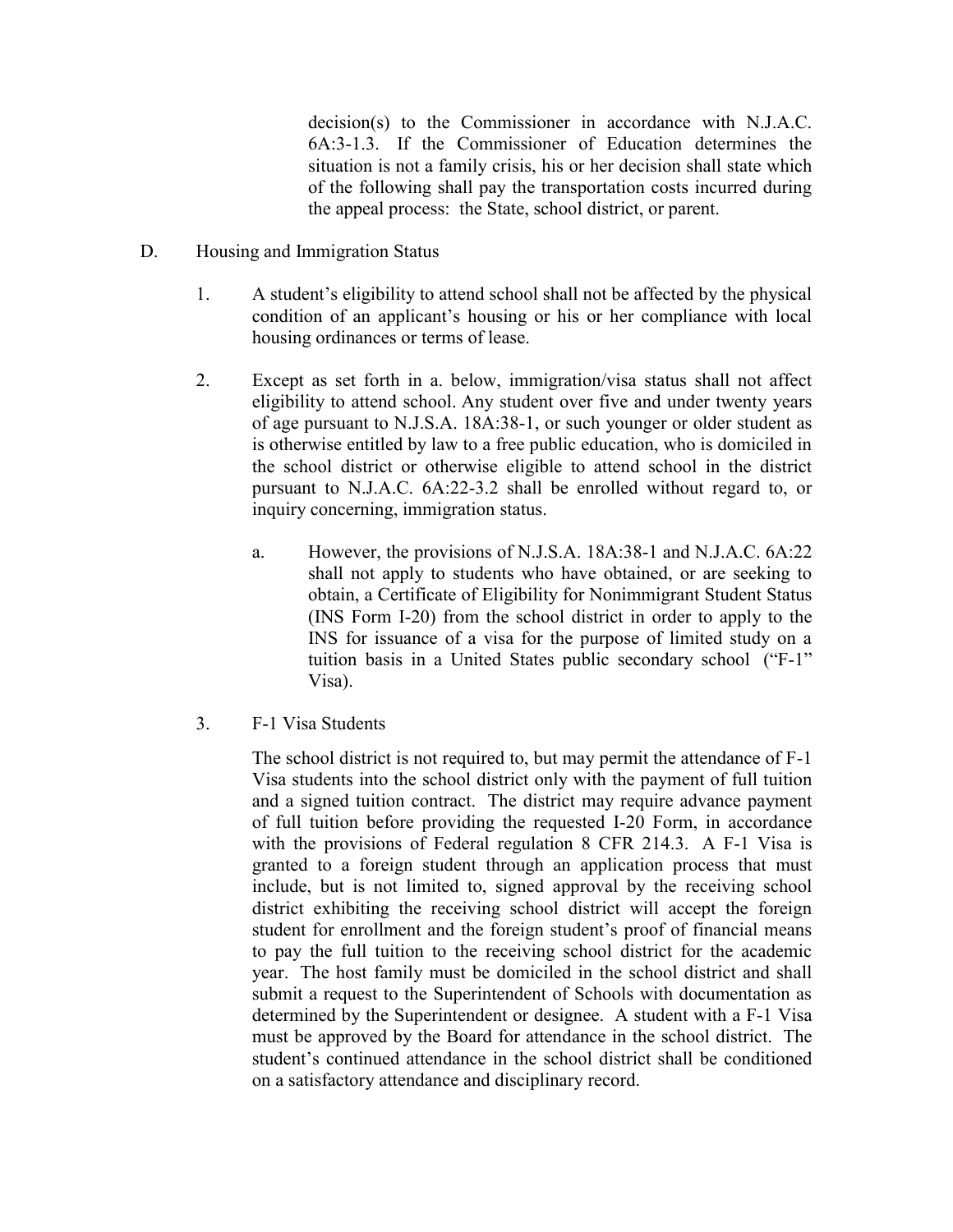4. J-1 Visa Students

The school district is not required to, but may permit the attendance of J-1 Visa students into the school district. The host family must be domiciled in the school district and shall submit a request to the Superintendent of Schools with documentation as determined by the Superintendent or designee. A student with a J-1 Visa must be approved by the Board for attendance in the school district and shall not pay tuition. The student's continued attendance in the school district shall be conditioned on a satisfactory attendance and disciplinary record.

- E. Nothing in Policy and Regulation 5111 or N.J.A.C. 6A:22-3.2 shall be construed to limit the discretion of the Board to admit nonresident students, or the ability of a nonresident student to attend school with or without payment of tuition, with the consent of the district Board pursuant to N.J.S.A. 18A:38-3.a.
- F. Proof of Eligibility
	- 1. The Board of Education shall accept a combination of any of the following or similar forms of documentation from persons attempting to demonstrate a student's eligibility for enrollment in the school district:
		- a. Property tax bills; deeds; contracts of sale; leases; mortgages; signed letters from landlords; and other evidence of property ownership, tenancy, or residency;
		- b. Voter registrations; licenses; permits; financial account information; utility bills; delivery receipts; and other evidence of personal attachment to a particular location;
		- c. Court orders; State agency agreements; and other evidence of court or agency placements or directives;
		- d. Receipts; bills; cancelled checks; insurance claims or payments; and other evidence of expenditures demonstrating personal attachment to a particular location, or to support the student;
		- e. Medical reports; counselor or social worker assessments; employment documents; unemployment claims; benefit statements; and other evidence of circumstances demonstrating family or economic hardship, or temporary residency;
		- f. Affidavits, certifications and sworn attestations pertaining to statutory criteria for school attendance, from the parent, guardian, person keeping an "affidavit student," adult student, person(s) with whom a family is living, or others, as appropriate;
		- g. Documents pertaining to military status and assignment; and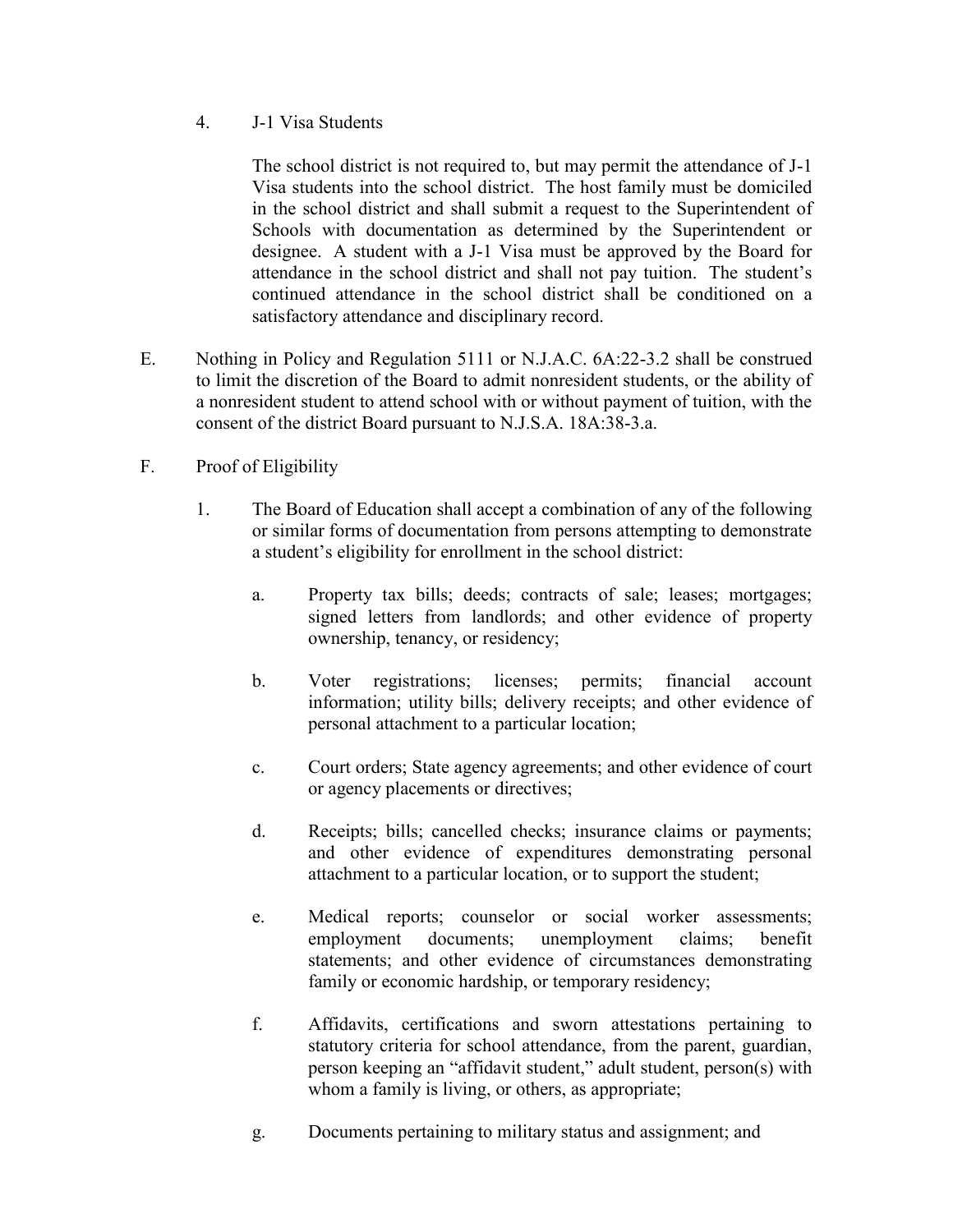- h. Any other business record or document issued by a governmental entity.
- 2. The Board of Education may accept forms of documentation not listed above, and shall not exclude from consideration any documentation or information presented by an applicant.
- 3. The Board of Education shall consider the totality of information and documentation offered by an applicant, and shall not deny enrollment based on failure to provide a particular form or subset of documents without regard to other evidence presented.
- 4. The Board of Education shall not condition enrollment on the receipt of information or documents protected from disclosure by law, or pertaining to criteria that are not a legitimate basis for determining eligibility to attend school. They include, but are not limited to:
	- a. Income tax returns;
	- b. Documentation or information relating to citizenship or immigration/visa status, except as set forth in N.J.A.C. 6A:22-  $3.3(b);$
	- c. Documentation or information relating to compliance with local housing ordinances or conditions of tenancy; and
	- d. Social security numbers.
- 5. The Board of Education may consider, in a manner consistent with Federal law, documents or information referenced in 4. above, or pertinent parts thereof if voluntarily disclosed by the applicant. However, the Board of Education may not, directly or indirectly, require or request such disclosure as an actual or implied condition of enrollment.
- 6. In the case of a dispute between the school district and the parents of a student in regard to a student's eligibility to enroll in the school district or to remain enrolled in the school district pursuant to the provisions of N.J.S.A. 18A:38-1, the school district may request from the New Jersey Motor Vehicle Commission (NJMVC) the parent or guardian's name and address for use in verifying a student's eligibility for enrollment in the school district. The NJMVC shall disclose to a school district the information requested in accordance with procedures established by the NJMVC. However, the school district shall not condition enrollment in the district on immigration status or on the fact that the NJMVC does not have the name or address of the parent on file.
- G. Registration Forms and Procedures for Initial Assessment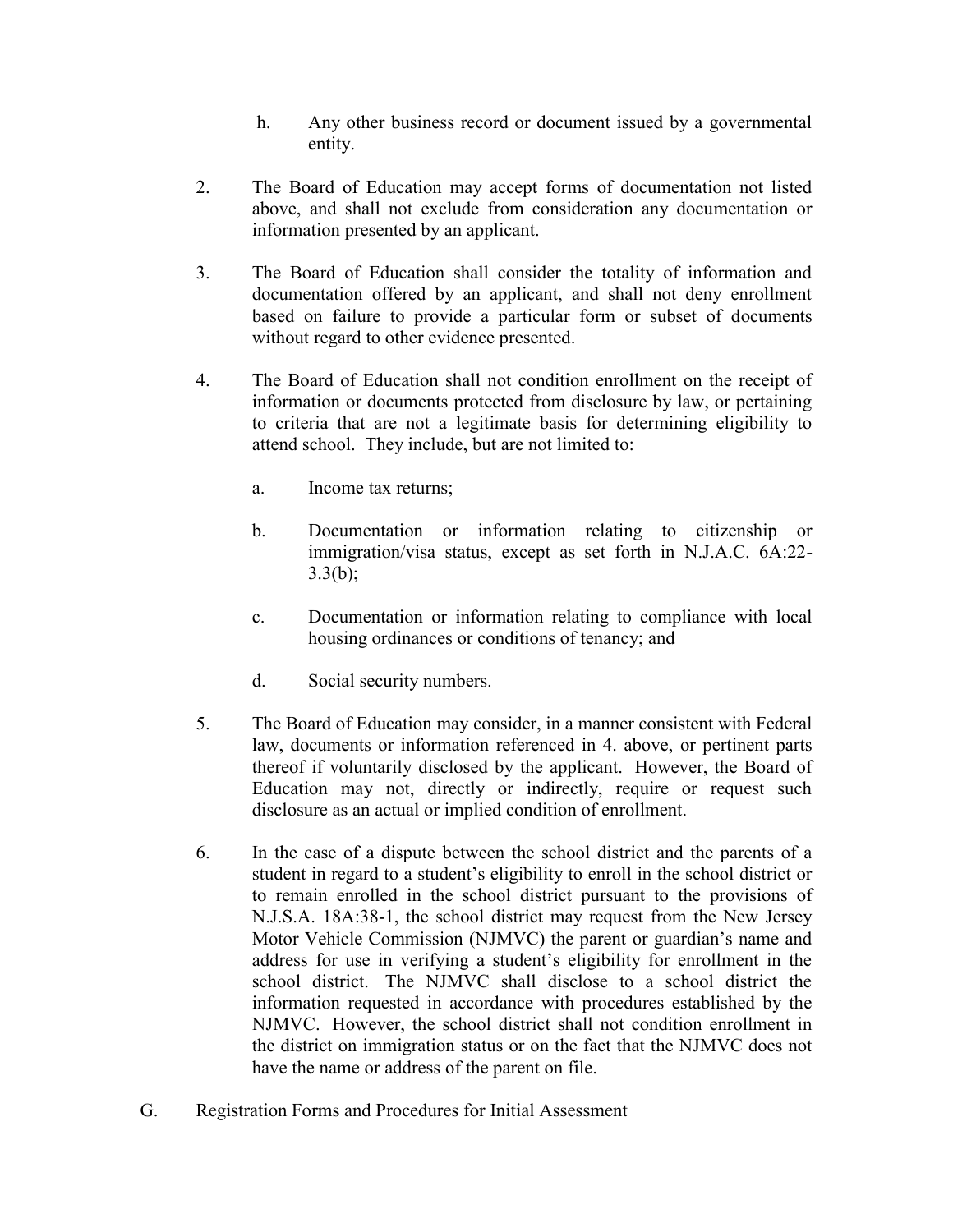- 1. The Board of Education shall use Commissioner-provided registration forms, or locally developed forms that:
	- a. Are consistent with the forms provided by the Commissioner;
	- b. Do not seek information prohibited by N.J.A.C. 6A:22 or any other provision of statute or rule;
	- c. Summarize, for the applicant's reference, the criteria for attendance set forth in N.J.S.A. 18A:38-1, and specify the nature and form of any sworn statement(s) to be filed;
	- d. Clearly state the purpose for which the requested information is being sought in relation to the criteria; and
	- e. Notify applicants that an initial eligibility determination is subject to a more thorough review and evaluation, and that an assessment of tuition is possible if an initially admitted applicant is later found ineligible.
- 2. The Board of Education shall make available sufficient numbers of registration forms and trained registration staff to ensure prompt eligibility determinations and enrollment. Enrollment applications may be taken by appointment, but appointments shall be promptly scheduled and shall not unduly defer a student's attendance at school.
	- a. If the school district uses separate forms for affidavit student applications rather than a single form for all types of enrollment, affidavit student forms shall comply in all respects with the provisions of G.1., above. When affidavit student forms are used, the school district shall provide them to any person attempting to register a student of whom he or she is not the parent or guardian, even if not specifically requested.
		- (1) The Board of Education or its agents shall not demand or suggest that guardianship or custody must be obtained before enrollment will be considered for a student living with a person other than the parent or guardian since such student may qualify as an affidavit student.
		- (2) The Board of Education or its agents shall not demand or suggest that an applicant seeking to enroll a student of whom the applicant has guardianship or custody produce affidavit student proofs.
	- b. A district-level administrator designated by the Superintendent shall be clearly identified to applicants and available to assist persons who experience difficulties with the enrollment process.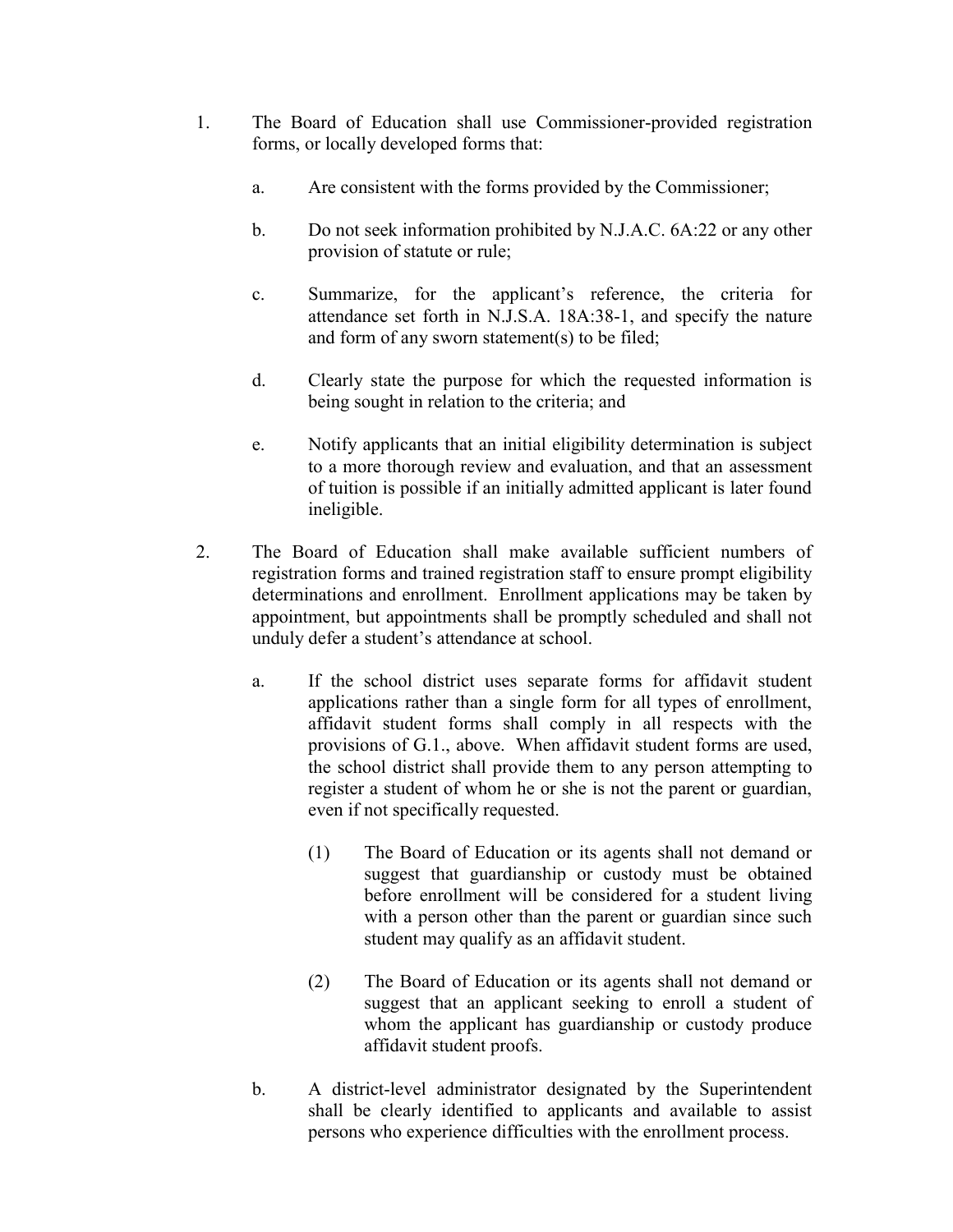- 3. Initial eligibility determinations shall be made upon presentation of an enrollment application, and enrollment shall take place immediately except in cases of clear, uncontested denials.
	- a. Enrollment shall take place immediately when an applicant has provided incomplete, unclear, or questionable information, but the applicant shall be notified that the student will be removed from the school district if defects in the application are not corrected, or an appeal is not filed, in accordance with subsequent notice to be provided pursuant to N.J.A.C. 6A:22-4.2.
	- b. When a student appears ineligible based on information provided in the initial application, the school district shall issue a preliminary written notice of ineligibility, including an explanation of the right to appeal to the Commissioner of Education. Enrollment shall take place immediately if the applicant clearly indicates disagreement with the school district's determination and intent to appeal to the Commissioner.
		- (1) An applicant whose student is enrolled pursuant to this provision shall be notified that the student will be removed without a hearing before the Board if no appeal is filed within the twenty-one day period established by N.J.S.A. 18A:38-1.
- 4. When enrollment is denied and no intent to appeal is indicated, applicants shall be advised they shall comply with compulsory education laws. When the student is between the ages of six and sixteen, applicants also shall be asked to complete a written statement indicating the student will be attending school in another school district or nonpublic school, or receiving instruction elsewhere than at a school pursuant to N.J.S.A. 18A:38-25. In the absence of this written statement that the student will be attending school in another school district or nonpublic school, or receiving instruction elsewhere than at a school, designated staff shall report to the school district of actual domicile or residence, or the Department of Children and Families, a potential instance of "neglect" for purposes of ensuring compliance with compulsory education laws, N.J.S.A. 9:6-1. Staff shall provide the school district or the Department of Children and Families with the student's name, the name(s) of the parent/guardian/resident, and the student's address to the extent known. Staff shall also indicate admission to the school district has been denied based on residency or domicile, and there is no evidence of intent to arrange for the child to attend school or receive instruction elsewhere.
- 5. Enrollment or attendance in the school district shall not be conditioned on advance payment of tuition in whole or part when enrollment is denied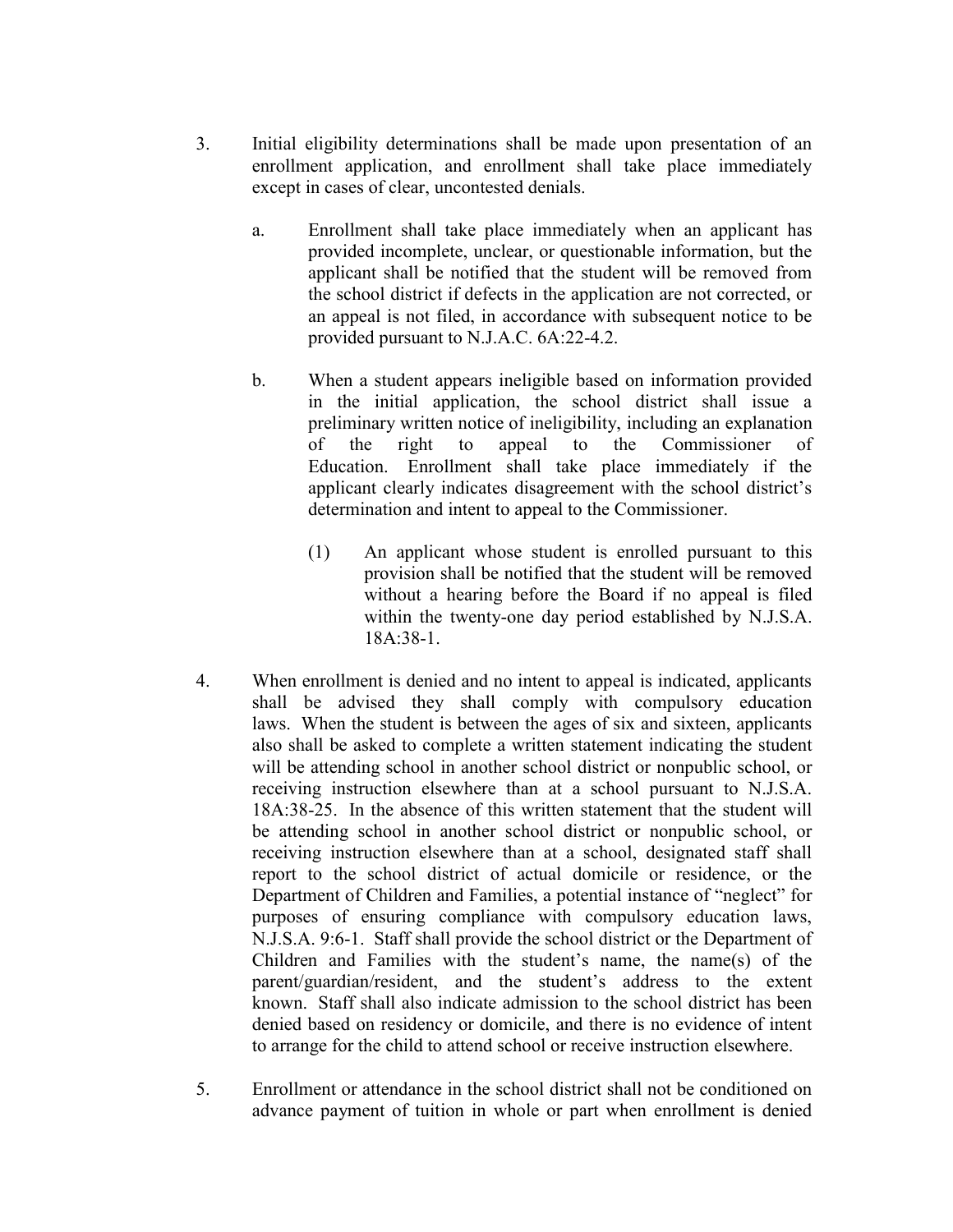and an intent to appeal is indicated, or when enrollment is provisional and subject to further review or information.

- 6. The Board of Education shall ensure the registration process identifies information suggesting an applicant may be homeless so procedures may be implemented in accordance with N.J.A.C. 6A:17-2 - Education of Homeless Children.
- 7. Enrollment or attendance in the school district shall not be denied based upon absence of a certified copy of the student's birth certificate or other proof of his or her identity as required within thirty days of initial enrollment, pursuant to N.J.S.A. 18A:36-25.1.
- 8. Enrollment in the school district shall not be denied based upon absence of student medical information. However, actual attendance at school may be deferred until the student complies with student immunization rules set forth in N.J.A.C. 8:57-4.
- 9. When enrollment in the school district, attendance at school, or the receipt of educational services in the regular education program appears inappropriate, the student shall not be denied based upon the absence of a student's prior educational record. However, the applicant shall be advised the student's initial educational placement may be subject to revision upon the school district's receipt of records or further assessment of the student.
- H. Notice of Ineligibility
	- 1. When a student is found ineligible to attend the school district pursuant to N.J.A.C. 6A:22 or the student's initial application is found to be deficient upon subsequent review or investigation, the school district shall immediately provide notice to the applicant that is consistent with Commissioner-provided sample form(s) and meets the requirements of N.J.A.C. 6A:22-4 et seq.
		- a. Notices shall be in writing; in English and in the native language of the applicant; issued by the Superintendent; and directed to the address at which the applicant claims to reside.
	- 2. Notices of ineligibility shall include:
		- a. In cases of denial, a clear description of the specific basis on which the determination of ineligibility was made:
			- (1) The description shall be sufficient to allow the applicant to understand the basis for the decision and determine whether to appeal; and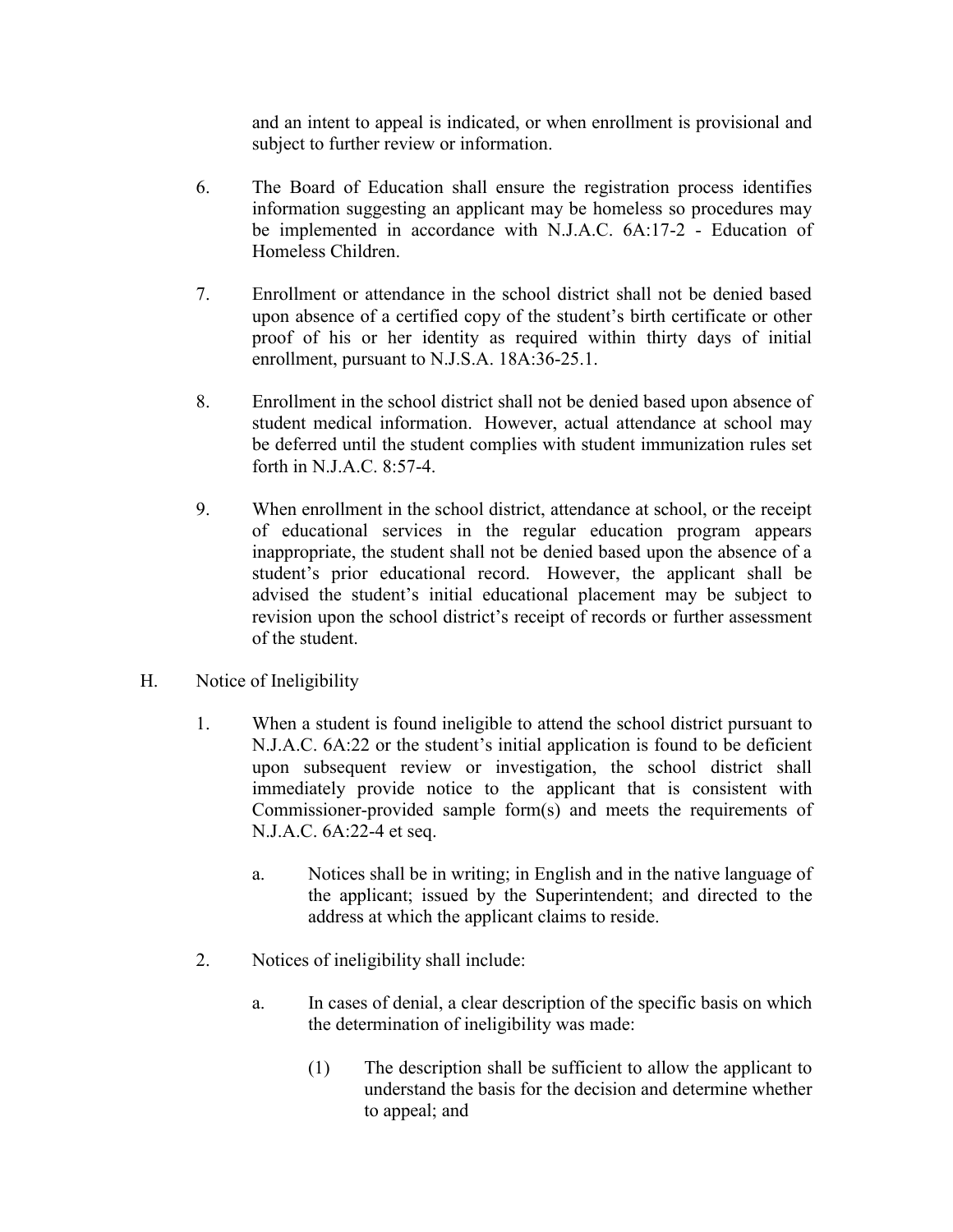- (2) The description shall identify the specific subsection of N.J.S.A. 18A:38-1 under which the application was decided.
- b. In cases of provisional eligibility, a clear description of the missing documents or information that still must be provided before a final eligibility status can be attained under the applicable provision of N.J.S.A. 18A:38-1;
- c. A clear statement of the applicant's right to appeal to the Commissioner of Education within twenty-one days of the notice date, along with an informational document provided by the Commissioner describing how to file an appeal;
- d. A clear statement of the student's right to attend school for the twenty-one day period during which an appeal can be made to the Commissioner. It also shall state the student will not be permitted to attend school beyond the twenty-first day following the notice date if missing information is not provided or an appeal is not filed;
- e. A clear statement of the student's right to continue attending school while an appeal to the Commissioner is pending;
- f. A clear statement that, if an appeal is filed with the Commissioner and the applicant does not sustain the burden of demonstrating the student's right to attend the school district, or the applicant withdraws the appeal, fails to prosecute or abandons the appeal by any means other than settlement, the applicant may be assessed, by order of the Commissioner enforceable in Superior Court, tuition for any period of ineligible attendance, including the initial twentyone day period and the period during which the appeal was pending before the Commissioner;
- g. A clear statement of the approximate rate of tuition, pursuant to N.J.A.C. 6A:22-6.3, that an applicant may be assessed for the year at issue if the applicant does not prevail on appeal, or elects not to appeal:
	- (1) If removal is based on the student's move from the school district, the notice of ineligibility shall also provide information as to whether district Policy permits continued attendance, with or without tuition, for students who move from the school district during the school year.
- h. The name of a contact person in the school district who can assist in explaining the notice's contents; and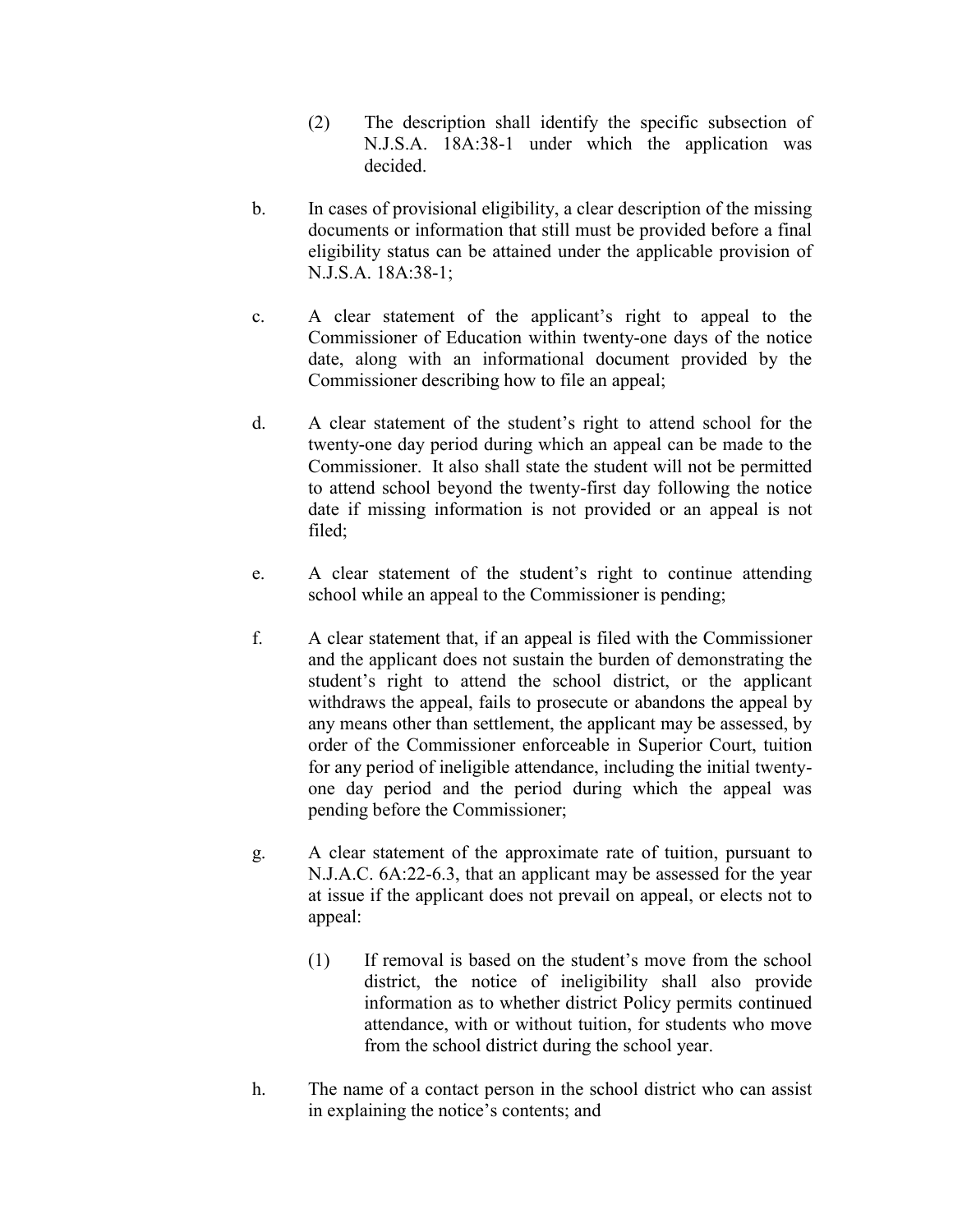- i. When no appeal is filed, notice that the parent or guardian shall still comply with compulsory education laws. In the absence of a written statement from the parent or guardian that the student will be attending school in another school district or non-public school, or receiving instruction elsewhere than at a school, school district staff shall notify the school district of actual domicile/residence, or the Department of Children and Families, of a potential instance of "neglect" pursuant to N.J.S.A. 9:6-1. For purposes of facilitating enforcement of the State compulsory education requirement (N.J.S.A. 18A:38-25), staff shall provide the student's name, the name(s) of the parent/guardian/resident, address to the extent known, denial of admission based on residency or domicile, and absence of evidence of intent to attend school or receive instruction elsewhere.
- I. Removal of Currently Enrolled Students
	- 1. Nothing in N.J.A.C. 6A:22 and this Regulation shall preclude the Board of Education from identifying through further investigation or periodic requests for revalidation of eligibility, students enrolled in the school district who may be ineligible for continued attendance due to error in initial assessment, changed circumstances, or newly discovered information.
	- 2. When a student who is enrolled and attending school based on an initial eligibility determination is later determined to be ineligible for continued attendance, the Superintendent may apply to the Board of Education for the student's removal.
		- a. The Superintendent shall issue a preliminary notice of ineligibility meeting the requirements of N.J.A.C.6A:22-4.2. However, the notice shall also provide for a hearing before the Board of Education prior to a final decision on removal.
	- 3. No student shall be removed from school unless the parent, guardian, adult student, or resident keeping an "affidavit student," has been informed of his or her entitlement to a hearing before the Board of Education.
	- 4. Once the hearing is held, or if the parent, guardian, adult student, or resident keeping an "affidavit student," does not respond within the designated time frame to the Superintendent's notice or appear for the hearing, the Board of Education shall make a prompt determination of the student's eligibility and shall immediately provide notice in accordance with N.J.A.C. 6A:22-4.2.
	- 5. Hearings required pursuant to N.J.A.C. 6A:22-4.3 may be conducted by the full Board of Education or a Board committee, at the discretion of the full Board. If the hearing is conducted by a Board Committee, the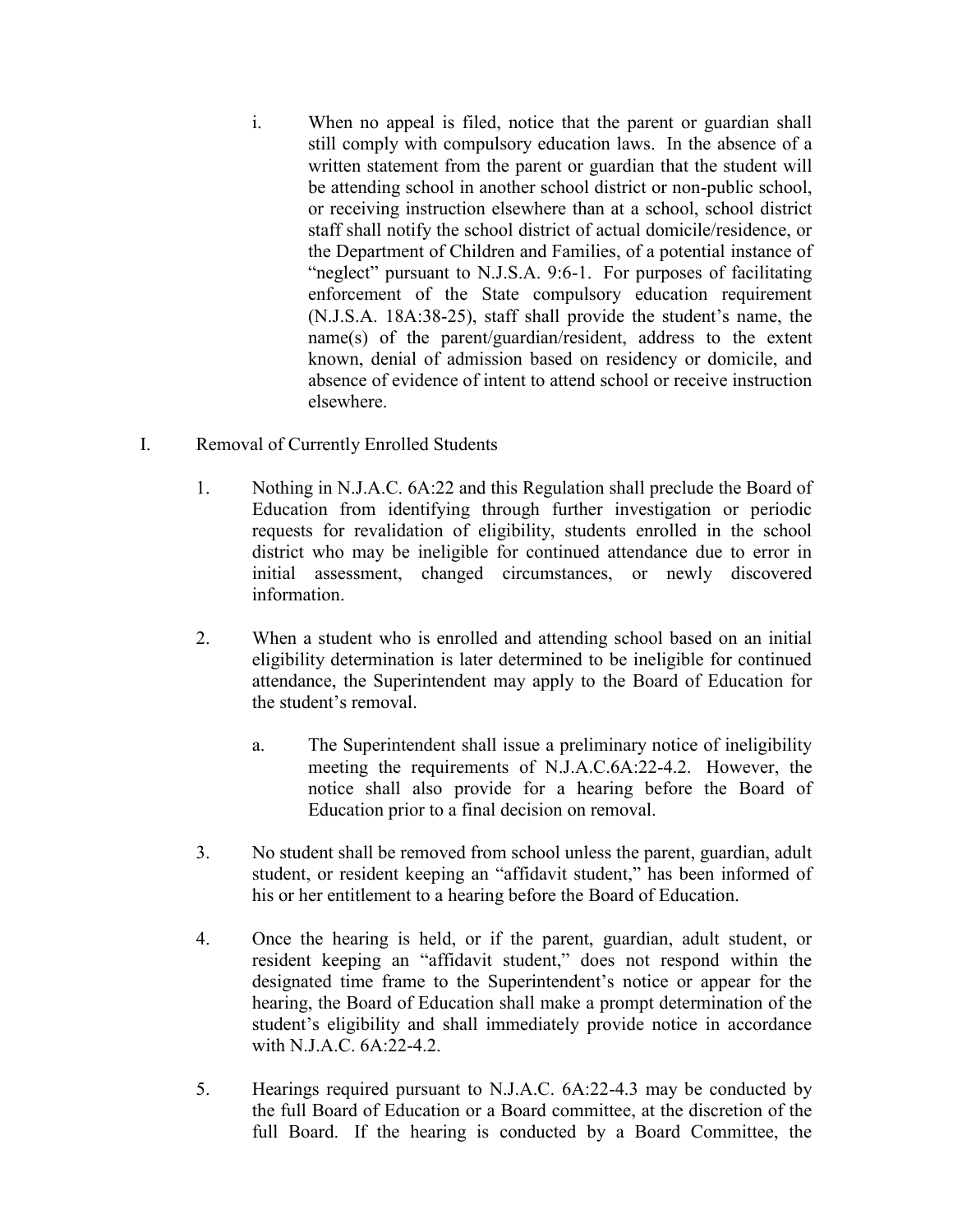Committee shall make a recommendation to the full Board for action. However, no student shall be removed except by vote of the Board of Education taken at a meeting duly convened and conducted pursuant to N.J.S.A. 10:4-6 et seq., the Open Public Meetings Act.

- J. Appeal to the Commissioner
	- 1. An applicant may appeal to the Commissioner of Education a school district determination that a student is ineligible to attend its schools. Appeals shall be initiated by petition, which shall be filed in accordance with N.J.S.A. 18A:38-1 and N.J.A.C. 6A:3-8.1 and shall proceed as a contested case pursuant to N.J.A.C. 6A:3.
		- a. Pursuant to N.J.S.A. 18A:38-1.b(1), appeals of "affidavit student" ineligibility determinations shall be filed by the resident keeping the student.
- K. Assessment and Calculation of Tuition
	- 1. If no appeal to the Commissioner is filed by the parent, guardian, adult student, or school district resident keeping an "affidavit" student following notice of an ineligibility determination, the Board of Education may assess tuition for up to one year of a student's ineligible attendance, including the twenty-one day period provided by N.J.S.A. 18A:38-1 for appeal to the Commissioner.
		- a. If the responsible party does not pay the tuition assessment, the Board of Education may petition the Commissioner pursuant to N.J.A.C. 6A:3 for an order assessing tuition, enforceable in accordance with N.J.S.A. 2A:58-10 through recording, upon request of the Board of Education pursuant to N.J.A.C. 6A:3-12, on the judgment docket of the Superior Court, Law Division.
	- 2. If an appeal to the Commissioner is filed by the parent, guardian, adult student, or school district resident keeping an "affidavit" student and the petitioner does not sustain the burden of demonstrating the student's right to attend the school district, or the petitioner withdraws the appeal, fails to prosecute, or abandons the appeal by any means other than settlement agreeing to waive or reduce tuition, the Commissioner may assess tuition for the period during which the hearing and decision on appeal were pending, and for up to one year of a student's ineligible attendance in a school district prior to the appeal's filing and including the twenty-one day period to file an appeal.
		- a. Upon the Commissioner's finding that an appeal has been abandoned, the Board of Education may remove the student from school and seek tuition for up to one year of ineligible attendance pursuant to N.J.A.C. 6A:22-6.1(a) plus the period of ineligible